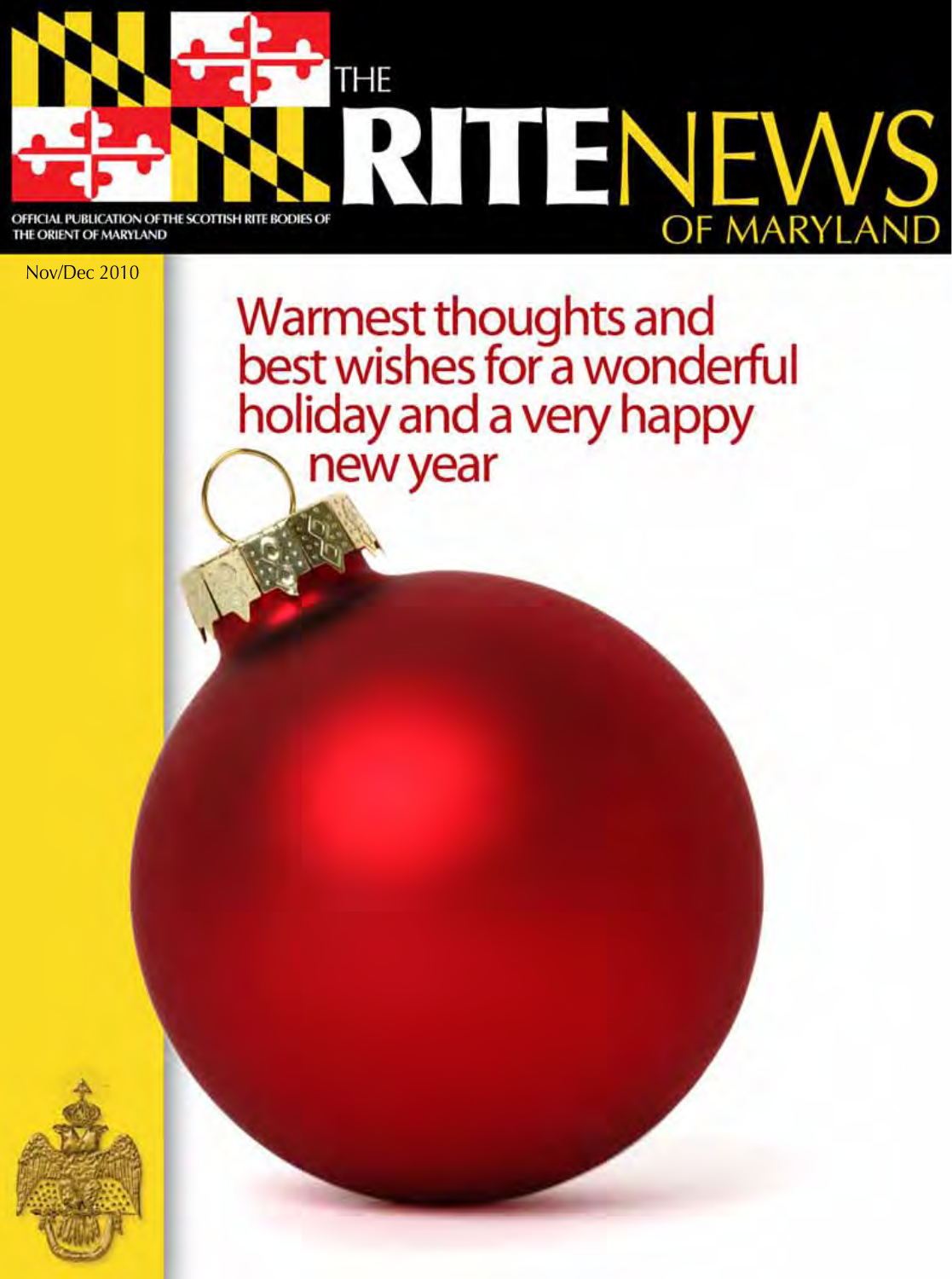As always, I hope this issue of the *Scottish Rite News* finds you and your families in good health and ready for a joyous Holiday Season. I find it truly amazing and hard to believe this is the last issue for 2010. As always, I hope this issue of the *Scottish Rite News* finds you and your families in good health and Where has the year gone and how did it go so fast?

I am not one who looks back too often and sincerely believe in moving forwards with a positive outlook. However, I cannot help but think back on this year. It seems like only a few weeks ago our Grand Commander gave me an appointment that usually only happens in dreams. Then, and only with your support, did time start flying. Have you given any thought to all the things we have accomplished in only 12 short months?

- *• Two very successful classes with some new degrees and casts.*
- *• A new projector and screen for degree presentations*
- *• Maundy Thursday*
- *• Feast of Tishri*
- *• Bull & Oyster Roast and Basket Bingo.*
- *• The Dragon Boat Races, where we were first time winners.*
- *• Our new Master Craftsman Group classes.*
- New computers for the office and clinic, which resulted in computers and computer classes for our members.
- *• New WiFi throughout the building for all of our computer savvy members.*
- *• New parking lot lights*
- *• New cameras for security*
- *• A new entrance and assembly area for everyone prior to dinner and meetings.*

All of these things and many others have been accomplished at very minimal cost, only because of your help and support. I can't thank you enough. If you are one of those who have not been to the Scottish Rite in a while, you don't know what you're missing. Thursday lunches for only  $$5.0\degree$  and Wednesday night dinners for  $$10.0\degree$  – you can't beat the value. Bring your significant other and join us. If you have not been here in a while and feel uncomfortable, no need to worry, come on down and one of our Greeters will welcome you and assure that you are made to feel right at home.

Our Grand Commander has started a new Brother to Brother program just for those who maybe behind in their dues. His annuity program and call a Brother program have resulted in the reinstatement of many of those who may have been left behind.

Our life membership program has been the recipient of several of those reinstated Brothers. It is always great to get a new member, but it is always a good feeling to see a long time member and Brother return and get involve. We need both to keep our programs going. NPD's and demits take a toll on our membership each year.

2 1 *photographs, or other materials submitted or published. Submitted articles should be between 250 and 600 words, and whenever possible, relevant high-resolution images with proper credits should be included. Articles are subject to editing and, if published, become the property of the Orient of Maryland. No compensation is given for any articles,*

The grim reaper is never kind to us. We recently conducted our first Memorial Service at the Scottish Rite and celebrated the lives of 101 men who laid down their working tools and left this mortal home to that immortal house, not made with hands, where we all hope to once again meet. I said I try not to look back, but I cannot help but remember many of the men who touched my life and many of yours as they labored around the Temple. Some I never had the opportunity and pleasure to meet. Yet, each one of these men left a memory and a legacy that I hope is not soon forgotten. May we never forget the reason for this Holiday Season, or the men and women in uniform who help protect our right to worship and assemble as we see fit. Now, as we come to the close of another bountiful year, Brenda and I wish each and every one of you and your families all the best for the Holidays, a prosperous and healthy New Year, but most of all

the blessings of our Supreme Architect.

Sincerely & fraternally,



#### The **RITE**NEWS of Maryland



#### A look inside...

#### Departments & Articles

| A MESSAGE FROM MARLIN MILLS, 33° 1               |
|--------------------------------------------------|
| <b>SCOTTISH RITE FALL CLASS A NEW BEGINNING2</b> |
| NEWS FROM THE PERSONAL REPRESENTATIVE 3          |
|                                                  |
| CONSIDER A LIFE MEMBERSHIP3                      |
| <b>SCOTTISH RITE SECURITY</b> 4                  |
|                                                  |
|                                                  |
| <b>SCOTTISH RITE CHRISTMAS PROGRAM10</b>         |

#### ORGANIZATIONS & CLUBS

| THE ALBERT PIKE LODGE OF PERFECTION 6 |
|---------------------------------------|
| THE MARYLAND COUNCIL OF KADOSH 6      |
| THE CHESAPEAKE CONSISTORY. 7          |
| THE CONOWINGO SCOTTISH RITE CLUB 7    |
| THE CARROL SCOTTISH RITE CLUB. 7      |
| THE SCOTTISH RITE WOMAN'S CLUB  8     |
| THE MEREDITH CHAPTER OF ROSE CROIX8   |
| THE VALLEY OF SOUTHERN MARYLAND 8     |
| THE CUMBERLAND SCOTTISH RITE 9        |

#### Recent contributions

| SCHEDULES & MENUS |  |
|-------------------|--|
|                   |  |

#### Brothers called to eternal rest

|--|--|--|

#### YOUR CHANCE TO MAKE A DIFFERENCE

|--|--|--|--|



On the Cover

A holiday wish for all!

The Rite News of Maryland *is published bimonthly for the members, families and friends of Ancient and Accepted Scottish Rite of Freemasonry, Orient of Maryland. The views expressed in* The Rite News of Maryland *do not necessarily reflect those of the Orient of Maryland, or its officers.*

> Submissions & General Inquiries *The Rite News 3800 North Charles St. Baltimore, Md. 21218*

> > *Office: 410-243-3200 Fax: 410-243-8791 aasr@verizon.net*



Supreme Council in Maryland Marlin Mills, 33° Fred Spicer, 33° DESIGNER Jerry R. Arnold, 32°

#### A message from Ill. Marlin L. Mills, 33°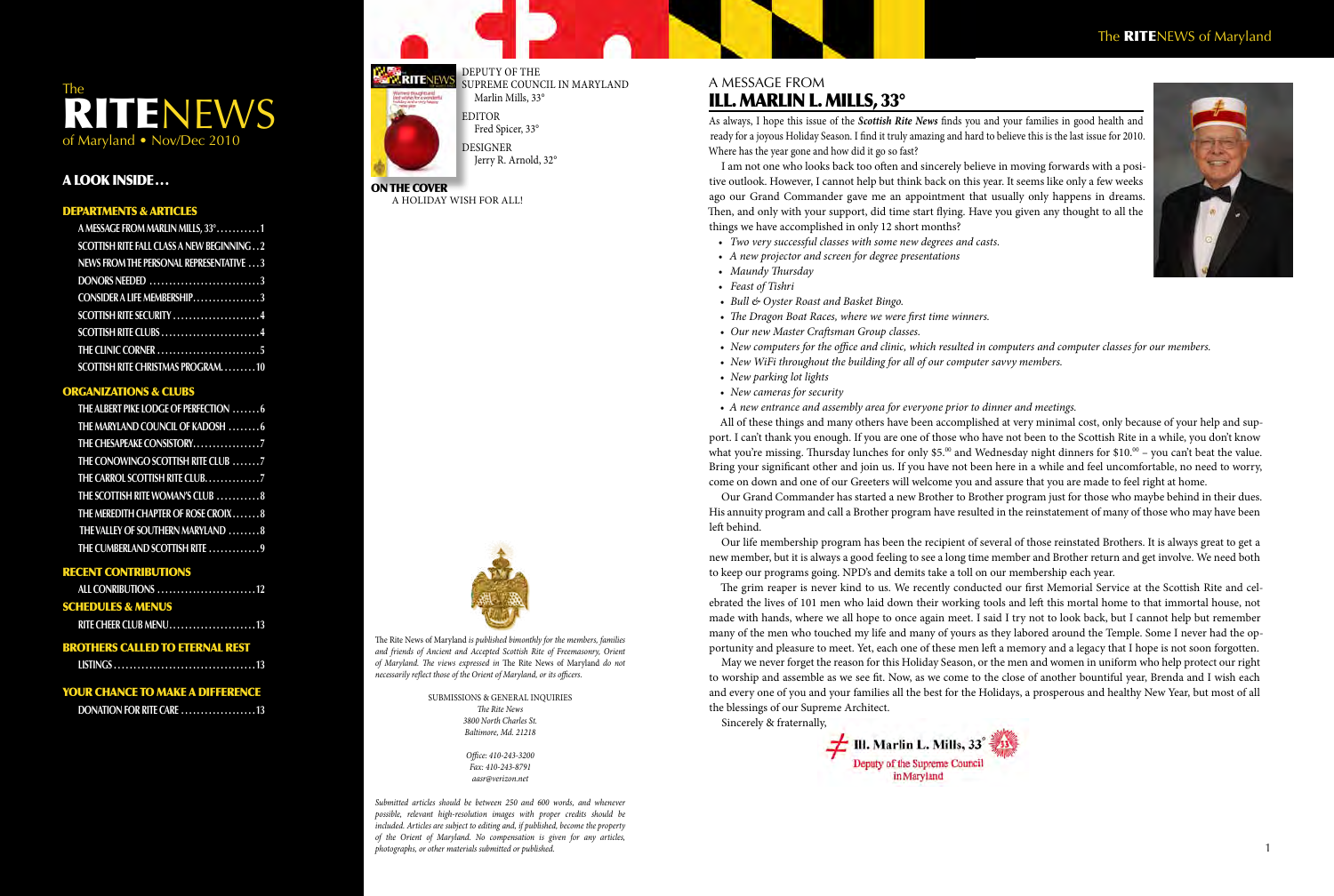

SCOTTISH RITE FALL CLASS A NEW BEGINNING

*By: Ill. Bennie G. Owens, 33° - Orient Personal Representative*

 $B<sub>this</sub>$  our Fall Class will  $\overline{b}$ be well under way. We will be looking forward to the Holidays. Thanksgiving will almost be here and Christmas and New Years will not be far behind. Our Grand Lodge will be meeting and

we will have installed a new Grand Master. Our York Rite Brothers will have installed new officers and we will be thinking about a new beginning.

Each Scottish Rite Mason must take his place in the activities at hand in order to make this one of the greatest times of the year for Masonry. All of our organizations are planning to exceed that which has happened in the past. We need each individual to make these plans work.

The goals that our Grand Lodge is setting for *Twenty-Twenty-Five* are very ambitious. When the time comes

for action, we must be ready. Please, brethren, attend and participate. If you are able to attend only a few activities, please do so, we do need all of the support that we can get. If masonry is to grow in the manner that we are planning, we need to give our membership positive action, now!!!

Nothing will discourage our expected new membership like lack of participation. Many of us have been there and borne the burden in the heat of the day. Now is the time to reap the rewards of those burdens. Please keep those bodies present at our functions and that enthusiasm going.

A positive attitude will certainly go very far to make our fraternity all that we dream that it can be. I remember an old quotation that goes something like this, "*To a little, add*

Next year will be my sixty-fifth in masonry, PLEASE help me to make it one of the most memorable. Thank you for being a part of this wonderful fraternity.  $\mathscr{U}_A$ 

*a little and to that little yet a little more, shortly then you will discover that your heap will become a mighty store*." If each of us just adds a little, then our heap will become a mighty store. I would rather see several hundred Scottish Rite Masons adding one evening occasionally than twenty or thirty trying to do the job all by themselves.

The Meredith Chapter of Rose Croix will be conducting a memorial service in memory of our departed brethren on Sunday, October 31<sup>st</sup> at 2:00 PM at the Scottish Rite Masonic Center. Family and friends are invited.

Our Ring Ceremony will be held on Sunday, November 21<sup>st</sup> at 2:00 PM. Awards will be presented for the Master Craftsman Program, 50 Year members, and pyramids for new members.

On Sunday, December 12<sup>th</sup>, a special Christmas program will be presented by the *Greater Baltimore Youth Orchestra*, followed by light refreshments and a visit from Santa Claus. This event is free and open to the public.

# HELP!

We are not asking for your money, only for a little bit of your time and participation. Our fraternity has so much to offer and it is up to each of us to promote that which we can. I am certain that each of us can find places where we can be of some assistance. If you have not participated in degree work for a long time, there is always a need for walk

> **I** know this may seem like an unusual thing to put in our magazine,<br>but it is a fact. WE NEED DONORS, BIG ONES, LITTLE ONES **OR ANYTHING IN BETWEEN**. I know the economic situation in our country has had an effect on everyone, rich or poor, and everyone in between.

on or small parts. This you can do with very little rehearsal. We can always use more people in the stage crews. We can use help in visiting lodges to promote Scottish Rite. Our greeters can always use a few extra hands. We make every effort to enlist our new members in active roles. If, however you have not participated for some time, please contact someone and see what you can do to make this NEW BEGINNING truly

> Yet, in a way, I was not kidding. You can get your name up in lights, on a door, on a chair, or I'll name a room in your honor. In fact, if the donation is big enough, I'll even name the Building in your honor. The "*John Jones*" Scottish Rite Masonic Center – not too bad of a legacy. I hope everyone takes the humor with tongue-in-cheek.

> However, if you have the means and need a place where your donation will be put to good use and not a cent wasted, why not consider the Scottish Rite. The Scottish Rite.

a successful endeavor.

I believe that I could be out every night promoting this great fraternity. But, Alas, I no longer have the energy level that I had few years ago. I now must depend on my younger brothers to fill in where we old goats can no longer tread. Please look at the calendar and see where you can give that little extra time and effort. I believe that Freemasonry is worth saving. I have been making an extra effort to do just that for a very long time. I do not believe that I have spent my time in vain.



### NEWS FROM THE PERSONAL REPRESENTATIVE

*By: Ill. E. Ray Leppo, Jr., 33° , Valley of Baltimore*

# DONORS NEEDED

*By: Ill. Marlin L. Mills, 33° - Deputy of the Supreme Council in Maryland*

You have no idea how it has affected donations to the Scottish Rite. We try very hard to live within our means and cut costs everywhere we can practically do so. We refurbish our old computers and use in house help anywhere possible. There are still those major projects and emergency projects that are difficult to fund. This is where we could use your help and money.



We were talking about donations a few weeks ago and one of the ladies asked if she gave a million dollars, would I put her name up in lights? I told her not only would her name go up in lights, but I would

put her picture on my pillow every night. I guess that scared her off because so far, no million dollars.

*The goals that our Grand Lodge is setting for Twenty-Twenty-Five are very ambitious. When the time comes for action, we must be ready. Please, brethren, attend and participate.*

#### consider a LIFE MEMBERSHIP

*By: Ill. Marlin L. Mills, 33° - Deputy of the Supreme Council in Maryland*

As this year draws to a close, so will your opportunity to purchase a life membership at a bargain basement price.

Yes, just as everything else, a life membership will increase in value come 2011. But, no matter what the cost, consider all you get! Your Scottish Rite has more to offer than you can imagine. You can come for fellowship, come to watch or partake in new degrees, increase your personal and Masonic education through the Master Craftsman program, or you can come for our delicious meals on Thursday and before each lodge meeting and you don't have to dine "alone" because your significant other is always welcome.

I could go on and on, but I think you get the picture. The Scottish Rite is a good deal for all of our dues

### The RITENEWS of Maryland The RITENEWS of Maryland





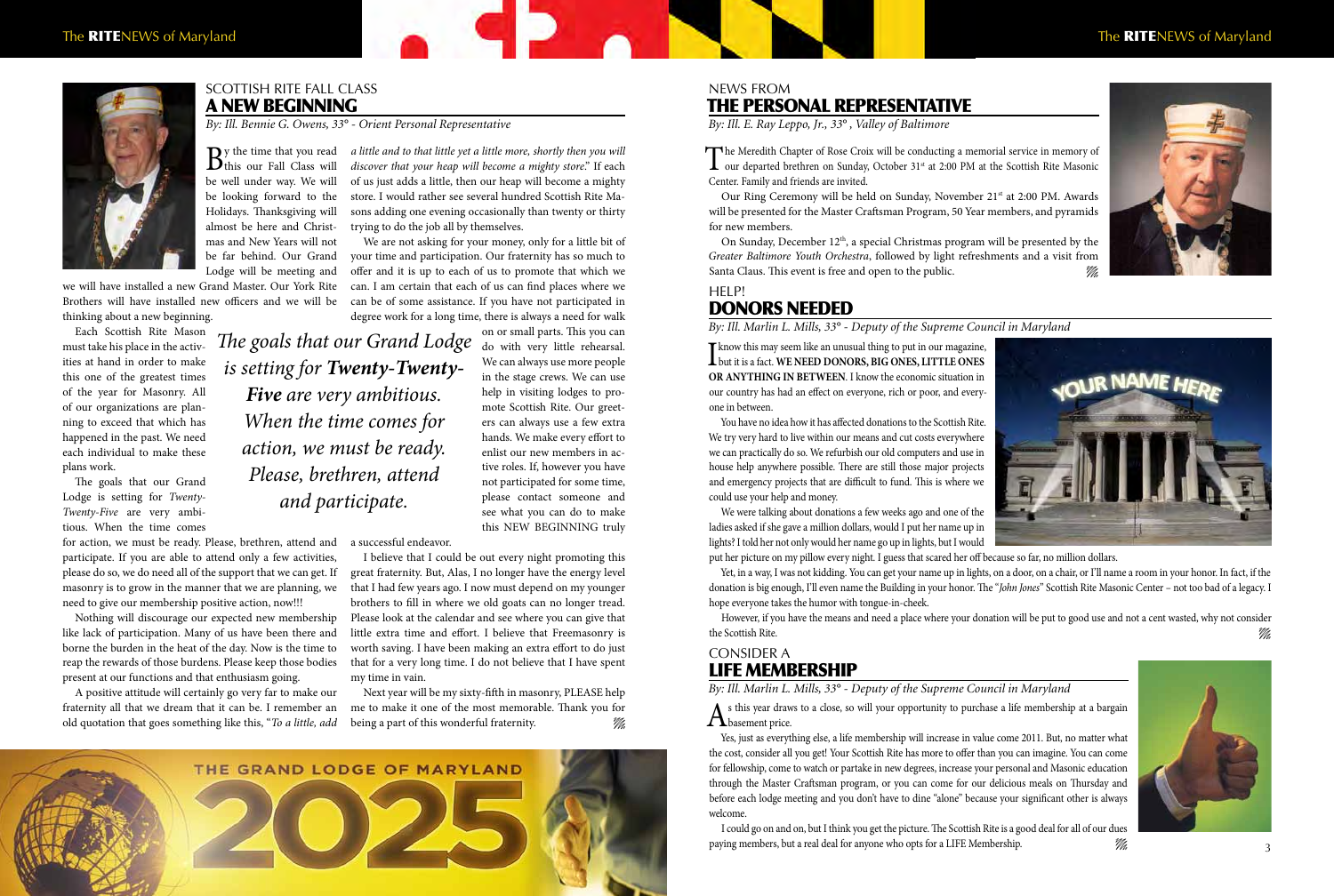

#### SCOTTISH RITE **SECURITY**

The Scottish Rite, Valley of Baltimore has several security positions open. If you would be interested in working weddings, graduations, proms or other special events that are usually held on evenings or weekends at the Scottish Rite Center, please contact Bro. Fred Spicer at 410-243-3200.

**Constitution** 

*By: Ill. Marlin L. Mills, 33° - Deputy of the Supreme Council*

### NOW IS THE TIME TO START PLANNING TIMESHARES

*By: Ill. Marlin L. Mills, 33° - Deputy of the Supreme Council in Maryland*

Now is the time to start planning for your spring break, sum-mer vacation or even a fall get away. Your Scottish Rite can help! We own two beautiful timeshares because of the generous donations of PGM Bennie Owens and PGM Bill Clark.

> Please call the Scottish Rite Office at 410-243-3200 for more details.

### **THE** CLINIC CORNER

One is located in the Shenandoah Valley at Massanutten. This resort has anything a family could want. It sleeps six with 2 private entrances. There is a water park, fishing, boating, crafts, hiking and just about anything you would want to do and a beautiful setting to top it off.

The second is located in Kitty Hawk, North Carolina. If you are a beach family, look no further. The beach and

surrounding area offers all any sun lover could want. Perhaps you don't like crowds, consider the off season for quiet beach time.

Both resorts have a golf course available for your daily

We are also pleased to announce that the 23<sup>rd</sup> annual Scottish Rite Holiday Party will be held on Wednesday, December 15, 2010. This event is always a huge success and the clients and their families have an excellent time participating in holiday crafts and activities, as well as playing fun games with other students and their clinicians. Stay tuned for a recap of the party in our next issue.

play. Either or both of these could be yours for only \$500.00 each and we will make all the arrangements for you. Just give us the dates you would like to go and a little cash, check or credit card and we will do the rest.



*By: Eleni Popomaronis, M.S, CCC-SLP*

Hello again from the Scottish Rite Childhood Speech and Language Center! The clients and therapists are back in the school routine and the holidays are right around the corner! It's such a busy time for all of us here at the clinic.

First, we would like to send a warm welcome to the newest member of the Scottish Rite Clinic family – Jenna Berge. Jenna is a second year graduate student from Loyola University and has been interning with us this past semester. She has been a tremendous asset here at the clinic and the children have learned a lot from her! We look forward to a great rest of the semester with Jenna.

> Finally, we are completing the last of the screenings performed on school-aged children in the surrounding private schools. Many of these children were identified as needing speech and language therapy and we are now treating them here at our center. If you know of a child who may need a referral, please contact us at 410.243.3800 and we would be happy to discuss possible evaluation and treatment options. Happy holidays from all of us here at the Scottish Rite Childhood Speech and Language Center!

I am not sure how many of you are aware of the several Scottish Rite clubs that we have just around the Valley of Baltimore. At least from the attendance, I think they are very well kept SECRETS. Well, the cat's out of the bag.

As many of you may know, the clinic staff, fellow Masons, and family and friends competed in the 2010 Catholic Charities Dragon Boat Races in Baltimore's Inner Harbor. I am happy to report that our team came in 1<sup>st</sup> place during the non-profit challenge race! Each team member won a t-shirt and we received a plaque to be proudly displayed here at Scottish Rite. The Dragon Boat races were a great team building experience. We worked together to complete a team chant, hat, and tent which served as our "home base" on race day. We'd like to send a huge thank you to Marlin Mills, Fred Spicer, and all of those who dedicated so much of their time and energy to make the day a great success!





The Scottish Rite Woman's Club meets quarterly and usually at Patrick's Restaurant. You do not have to be a member to attend lunch, but for only \$5.00 you can become part of a very active group of ladies who help the Scottish Rite and our Clinic in many ways.  $\mathscr{U}_A$ 

Although the race is over, we still need your help to raise the remaining \$2,000 for our charity, the Harford County Early Head Start Program. If you would like to make a donation, you may do so either by check or credit card. To make a donation by credit card, please visit our team website at http://cservice.catholiccharities-md.org/db and click donate to/find a team or paddler; enter team name Scottish Rite. Checks can be made payable to the Scottish Rite Charitable Foundation and sent to the Scottish Rite Childhood Speech and Language Center at 3800 North Charles Street, Baltimore, MD 21218. We are also selling Papa John's Pizza Cards for \$15.00 which can be purchased here at our center. With the one-time purchase of the card, Papa John's is offering buy 1 pizza, get 1 free through October 2011….what a deal! Please contact us for more information. Finally, we will continue to have various fundraising events and outings in the upcoming months to support our Dragon Boat team. Please check the Scottish Rite website or Facebook page for

details.

In other exciting news…fellow speech pathologist Eleni Popomaronis was married to her long time boyfriend, Craig Bowden on November 13, 2010. The two were wed at The Greek Orthodox Cathedral of the Annunciation with a reception at the Camden Yards Banquet Room. Congratulations Mr. and Mrs. Bowden!

# SCOTTISH RITE CLUBS

*By: Ill. Marlin L. Mills, 33° - Deputy of the Supreme Council in Maryland*

The Carroll Club meets quarterly in Westminster at Door to Virtue Lodge. They offer a delicious meal usually prepared by the ladies of the Eastern Star. The cost is only \$15.00 and you do not have to be a member to attend. However, for only \$5.00 you can be a member and get on their mailing list so you can be notified in advance of the menu and club events.

The Chesapeake Club meets quarterly and visits an assortment of restaurants in the area. The cost of meals are determined by the restaurant visited, but at cost only. This club also does trips to a variety of historical, educational or Masonic sites. You do not have to be a

member to attend, but for only \$10.00 dues you can obtain advance information about activities.

The Conowingo Club meets quarterly at the Bayou Restaurant in Havre de Grace, MD. The owner of this restaurant, Lou, goes out of his way to make sure the club has a choice of meats, vegetables, drinks and homemade desserts at a very low price. They usually have a brief guest speaker in a private room of the restaurant. You do not have to be a member to attend and guests are always welcome. Again, for only \$5.00 dues, you will receive notices sent by the club as to menus and speakers. The Bayou is always a good place to dine.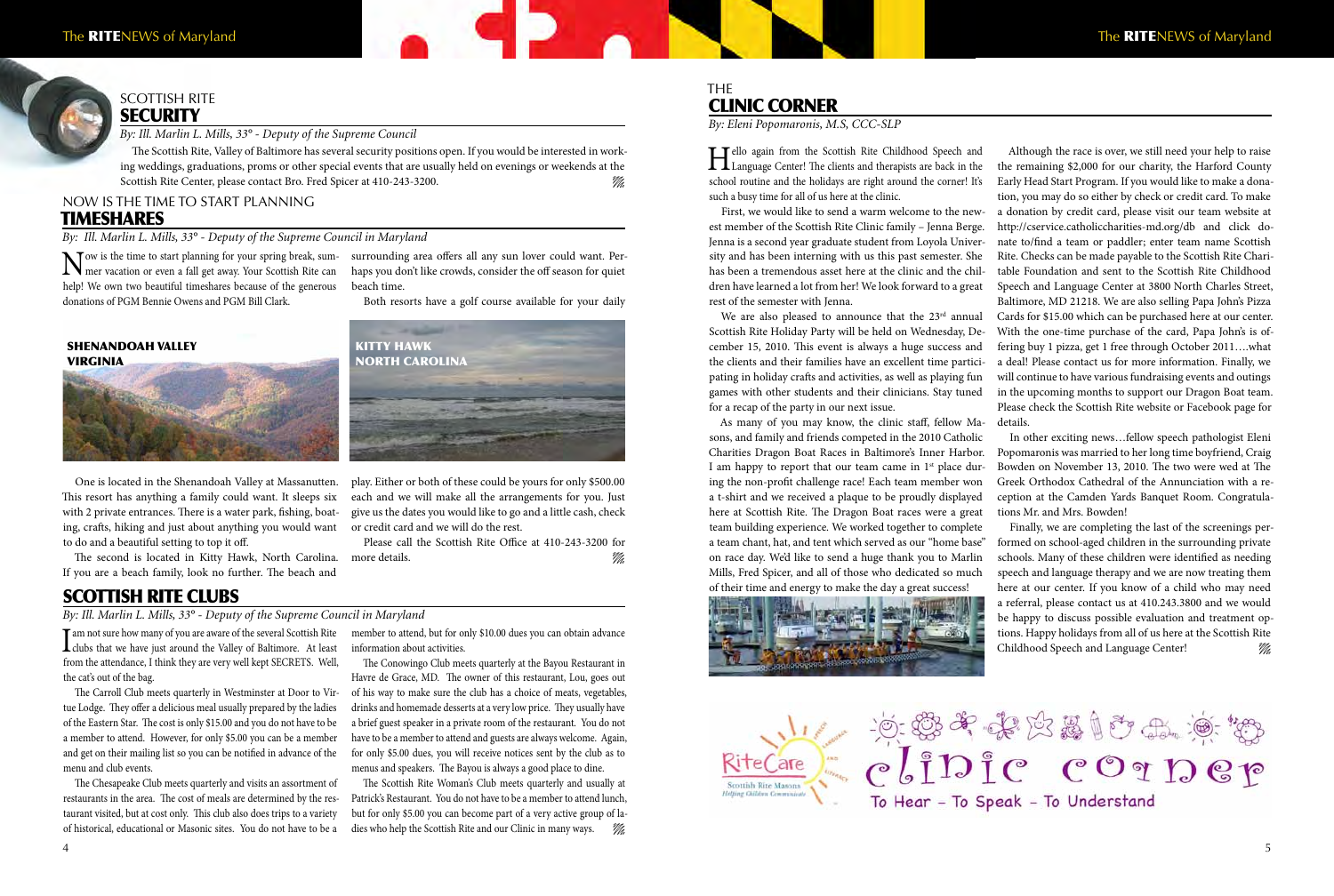### The ALBERT PIKE LODGE OF PERFECTION

*By: Ill. David L. Schneider, 33°, Venerable Master*

To the members and their families of our great fraterni- $\perp$  ty. As the shadows grow longer on my Masonic career, too often we do not take the time to thank those who have helped and supported you during your term of all the offices you have been fortunate to serve. I want to thank each of you for your friendship and brotherly love extended to not only to me but also to my wife Eileen who has been my best advisor for over 53 years. Thank you for allowing me to serve and be part of this great fraternity.

*CHARITY* and always practice brotherly love, relief and truth.' *The things that will destroy us are: politics without principle; pleasure without conscience; wealth without work; knowledge without character; business without morality; science without humanity; and worship without sacrifice."*

I want to extend my special thanks to Howard Lodge No. 101 who allowed me to receive the three degrees of masonry and serve as Worshipful Master in 1971. I will be ever grateful and will never forget the dedicated members of the lodge, whose shoulders I stood, who gave their time and talents to teach me the complete ritual of our three degrees. Their dedication and hard work has inspired many of our members to serve the Grand of Maryland. I ask each of you to support your lodge and the Scottish Rite and help by serving in some capacity.

It seems like yesterday when I was installed as Commander, but this is the last time I will be writing this column. I wish to thank all of you for this honor and know that I will remember with great warmth the T t seems like yesterday when I was installed as Commander, but this is the last time I will be writing this times I have had. I wish to thank those participating in the degrees, without them the Rite could not go on. We all remember the three principle rounds of Jacob's Ladder – Faith, Hope, and Charity. You can't

#### I would like to leave each of you with the following:

*"It is my fervent hope that each of you will live in accordance with the teachings of our Masonic fraternity while never 'speak evil of the good name of a brother or that of his family, believe in FAITH, HOPE AND*

Brothers, we are failing in our obligations. We need to change this not as a fraternity but as individual citizens. There are duties in faith hope and charity that must be performed it is our responsibility as men and masons.  $\mathscr{W}_A$ 



God bless each of you, this fraternity and above all "God Bless America".

#### The MARYLAND COUNCIL OF KADOSH

### **THE** CHESAPEAKE CONSISTORY

*By: Hon. Reed H. Cole, 32°, KCCH - Commander*

 $A$ <sup>s I</sup> write my last article for the Rite News, I<br>Can only reflect on this past year. It was truly an exciting 10 months! The Spring Class brought in over 20 new 32° Scottish Rite Masons. Being a part of this was as rewarding to me as it was to the incoming Brothers.

> Finally, Ill. Marlin L. Mills, 33°, Deputy of the Supreme Council in Maryland, your first year has been wonderful. The happy faces, good attendance, all the great social events and just plain good morale of the membership has made my year as Master of Kadosh all I could have wished for. Thanks for all your help and guidance. If I can do anything to help in the future – just ask!

separate them. They are tied together. If one has faith and if faith is true there can't be an absence of hope and true charity. If one is hopeless, how can there be any faith or charity? We all think this is about faith in our Creator, but it is true for other concepts. We need to have faith in our brothers, mankind, our institutions and our government as

they should in us. This is the hard part in our society. In order for our brothers to have faith in our brother, we have to be 'faithworthy' . It is imperative that we truly live our obligations as masons. As for the government we have to vote for and support those that support our ideals and not just the parties or that he is a friend or a nice person. We have to look at the benefit for all in terms of our freedom and our nation or community not just our personal livelihoods. We live in a country that has a Congressional approval rating lower than 20% because WE have not done this.

This message was submitted prior to our upcoming October 15th meeting at the *Bayou Restaurant* in Havre de Grace, MD, so I cannot comment on our meeting. We are looking forward to our get together as always for members, guests and friends. A written confirmation notice will be mailed out one month in advance and you are advised to RSVP as soon as possible to get a final count for our Buffet. Social hour is at 5:00 PM and dinner begins at 6:00 PM, with our program immediately following. The total cost for the evening is \$25.00, plus any mixed drinks one wishes.

If you are presently not a member but belong to a Blue Lodge, please come out and visit with us, and you might wish to join. Dues are only \$5.00 annually and we typically meet three or four times per year – usually February, May, October and December if possible. For further information, please contact me at 410-836-2603 or by email at ramsay1@  $q$ is.net.  $\mathscr{W}_{\ell}$ 

*"We all remember the three principle rounds of Jacob's Ladder – Faith, Hope, and Charity. You can't separate them. They are tied together. If one has faith and if faith is true there can't be an absence of hope and true charity. "*

> All Scottish Rite members and guests are welcome to join our ranks. The dinners are still only \$15.00 A phone call will reserve a spot for you.  $\mathscr{W}_{\mathscr{U}}$

*By: Hon. Robert S. Yingling, Jr., 32°, KCCH – Master of Kadosh*

Summer was a blur. So many Masonic events were going on, I could hardly find time to get away to the ocean. Picnics, Bull/Oyster Roasts, Crab Feasts – you name it, we attended when we could.

Now Fall/Winter are fast approaching, and our work resumes. More new candidates for the degrees of Scottish Rite Masonry are in the process



of reaching that wonderful rank of 32°. Being a part of this process will again be a great deal of enjoyment to my line and myself. Come out and join us, you will be impressed by the work our fellow Brethren perform in the conferral of the various degrees.

Thanks to my wonderful line of officers, your dedication to Masonry goes a long, long way. You have made the Chesapeake Consistory an elite group of Masons, and I know you all will continue next year to make Scottish Rite proud. Good luck to you all; your friendship will always be a cherished gift.



#### The CONOWINGO SCOTTISH RITE CLUB

*By: Hon. Charles "Bud" Ramsay, Jr., 32°, KCCH - President*

We are one of three Clubs of the Scottish Rite and we are organized to further the Rite through socializing and enjoying each other as we as furthering the Scottish Rite mission.

#### The CARROLL SCOTTISH RITE CLUB

*By: Hon. Malcolm E. Carrick, 32°, KCCH*

After a long hot summer of rest and vacations, we are back to holding our quarterly meetings.

On Saturday, September 4, 2010, we served a fried chicken, ham and all the trimmings to 50 plus members and guests. We felt blessed to have such a turnout, considering the competition of the Labor Day weekend. Ms. Katie Bolgiano, a missionary working in Haiti, gave a talk with slide pictures on the devastation in Haiti caused by the earthquake. She was a great speaker and all in attendance were awestruck by the presentation.

On Staurday, November 6, 2010, we will hold our Fall meeting, starting with a pork roast dinner served by the ladies of the Eastern Star. Our speaker will be Raoul L. Frevel, Sr., Past Imperial Potentate of the Shrine of North America. His subject will be about Shriners Hospitals for Children.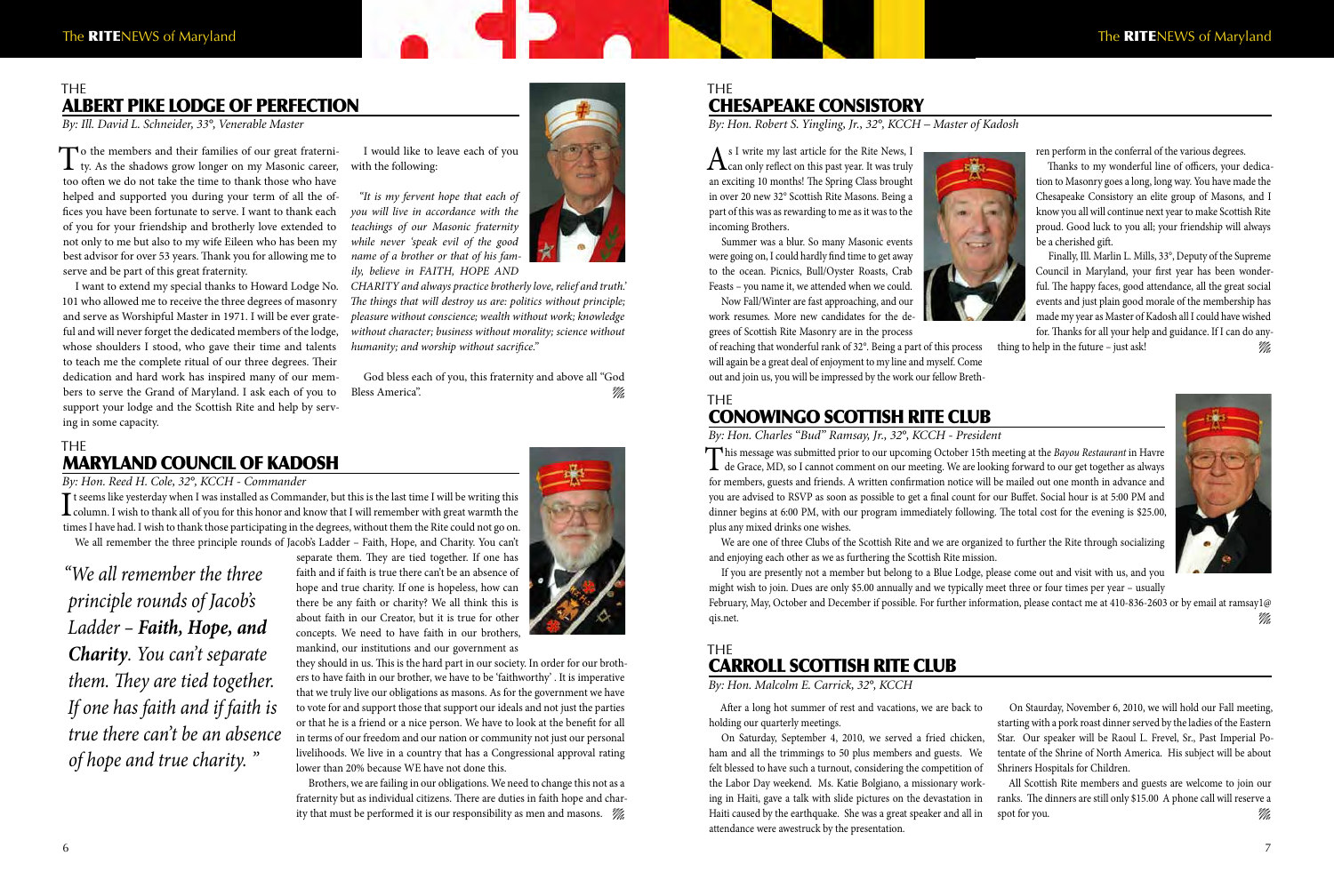







## The CUMBERLAND SCOTTISH RITE

*By: Ill. Paul G. Shircliff, 33° - Personal Representative*

#### **33° MEMBERS SOCIAL OUTING**

A group of Cumberland Scottish Rite 33º members met August 29, 2010, at the Cumberland Country Club for a social gathering. The 33º members have been meeting each year in the summer for fellowship and a good meal. Wives attend and entertainment is provided.

Pictured First Row (L to R): Irvin (Butch) Johnson, 33º; Thomas Bryant, 33º; Howard Brode, 33º; M Robert Wheatley, 33º; Charles Ridgeway, 33º; Wayne Shidmore, 33º. Second Row (L to R): George Smith, 33º;James Lough, 33º; Jerome Robinette, 33º; Paul Shircliff, 33º; David Hall, 33º; Fred Widmyer, 33º. Third Row (L to R): William Bundick, 33º; Ivan Hall, 33º, Robert Biggs, 33º; Donald Hansel, 33º; Leonard Schwab, 33º; Lonnie Jackson, 33º; Fred Reel, 33º; Charles Hout, 33º; and Robert Young, 33º.





On Saturday, September 18, 2010, the League for Crippled Children which administers the Cumberland Scottish Rite Language Disorder Clinic, helds its 8th annual Kids Walk/ Kids Talk Fund Raiser. The morning was bright and sunny as 25 clients and their parents and friends gathered at Allegany College of Maryland for the walk. Cumberland Knights of St Andrew were there with drum, bagpipes, and marchers to lead the walk. Over 150 people participated and had a great time. Prizes were presented to the three clients who raised the most money. Entertainment was provided by Mandy, the Clown, and by Lucky Dog from Aaron's Furniture Store. Cathy Growden, Executive Director, the Speech Clinicians, Physical Therapists, Administrative Assistants, and members of the Board of Directors were in attendance. A group picture taken after the walk shows those who attended and the Knights of St Andrew. Refreshments were provided from donations of local merchants. The last picture shows Jerry Robinette, 33º, holding his great grandson, Vincent Seib. age 2. He was a member of "Team Seib" with his mother and grandmother. Jerry is a member of the League Board of Directors and the Secretary/ Registrar for Cumberland Scottish Rite.

#### **HAGERSTOWN SUNS BASEBALL GAME**

Maryland Masonry was well represented at the Hagerstown Suns Baseball game on August 27, 2010. The evening was made special by the Most Worshipful Grand Master of Masons in Maryland throwing out the first pitch. The Cumberland Scottish Rite Masons contributed to the evening also. Lance Nigh, Worshipful Master of Hagerstown Lodge #84, and a 32º Scottish Rite Mason sang the National Anthem. He was attired in his clan kilt and jacket. Members of the Cumberland Scottish Rite Knights of St Andrews provided an honor guard, banner presentation, and pre-



sentation of the American Flag and the Maryland state flag. More than 100 Masons and family members attended the game and enjoyed a picnic supper, a good game and fireworks after the game. The Suns won!

#### **KIDS WALK/ KIDS TALK FUNDRAISER**

 $\Lambda$  swe look forward to Fall, the cooler weather and the yearly beauty of colorful leaves, it's time for us to get back to work. Let us also remember the four lodge meetings and in late October, we begin conferral of degrees for the Fall Class on various evenings. With the great number of new Master Masons and the revitalization of the Diplomat Program, we hope to have a large number of candidates in our Fall Class.

#### **THE** SCOTTISH RITE WOMAN'S CLUB

Summer is over, and the book sale/bake sale, and basket bingo<br>were all very successful. Thanks to each of you who donated cakes, and books for the Bull and Oyster Roast on September 18th, and baskets and fillers for the basket bingo on October 10th. We are now looking forward to our cookie exchange on Thursday, December 9th and the Scottish Rite Christmas Entertainment on December 12th at 2:00 P.M. If you can bake cookies for this event, please call Sharon at the office, 410-243-3200 and let her know. We would love to enjoy your Christmas treats.

My wish for you is a Happy Holiday Season, and a Healthy New Year. See you in 2011!!!

# **THF**

# MEREDITH CHAPTER OF ROSE CROIX

*By: Hon. Howard S. Maxwell, 32°, KCCH – Wise Master*

It is really wonderful how such a beautiful and impressive building from the outside can be so warm and friendly inside. It is always a great pleasure to visit with our friends up north.  $\mathscr{W}_4$ 

The officers of the Lodges and those who participate in the degree work spend a lot of time practicing and preparing. As always, we encourage you to attend and continue your Masonic education. Come join your Scottish Rite Brethren and support us.

*By: Janet Kraft - President*

The next meeting of the Woman's Club will be on Friday, January 14<sup>th</sup> at Patrick's Restaurant, 11:30 A.M. This is the day for Installation of Officers, and I'm sure the new officers would love to see you.



#### *By: Ill. Kenneth H Sebra, 33°*

 The members of the Valley of Southern Maryland meet at Solomon's Island before sunrise to start our semi-annual pilgrimage to the Scottish Rite Masonic Center in Baltimore for Reunion Day. Our candidates are a little nervous but wide awake. Most have never been to the Scottish Rite Masonic Center in Baltimore and some have never been to Baltimore.

We form our caravan and start our pilgrimage north heading up route 2/4. As we arrive in Baltimore, coming in the Baltimore-Washington express way, we pass the home of the Baltimore Ravines and then the home of the Baltimore Orioles. Then onto Martin Luther King Boulevard where we pass the University of Maryland Hospital and School of Medicine. Then up Howard Street past the Maryland Institute College of Art (1826). Then on to Charles Street past the Baltimore Museum of Art and Johns Hopkins University, we arrive at the Scottish Rite Masonic Center, quite an impressive building.

As we enter the door we are always greeted with a hand shake and a welcome. Then on to the much needed coffee and donuts. After almost three hours on the road it is a welcome relief. Then we part our ways. Our candidates proceed to the preparation room and we proceed to our usual spot on the north-east side of the lower balcony where we have an excellent view.

After our days work is done and a tour of the building and some picture taking, we head south for our journey back to Southern Maryland. The trip home is very different from the trip up to Baltimore in the morning. Everyone is wide awake and there is much discussion. What comes next? How do we get involved?

The trip home gives us a chance to explain the 14th degree ring, the meaning of the caps and the structure of the Scottish Rite.

We also discuss the S*cottish Rite Master Craftsman Program*. So far we have had 100% participation among our new members.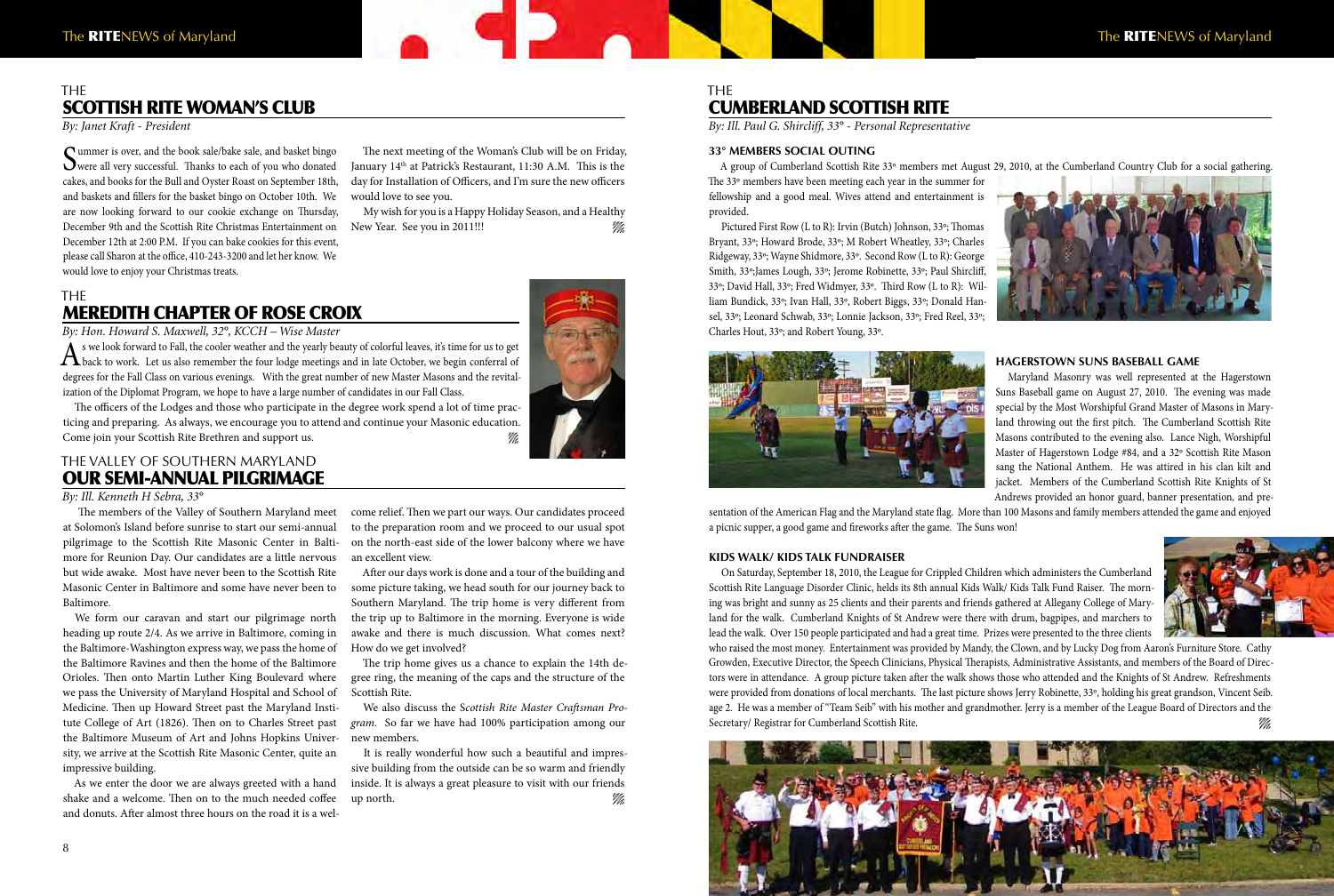The RITENEWS of Maryland The RITENEWS of Maryland



Sunday, December 12, 2010 2:00 PM (Doors open at 1:30 PM) Light refreshments will follow program. The Scottish Rite Masonic Center 3800 N. Charles Street Baltimore, MD 21218 Baltimore, 5ND 2122<br>For reservations, call the Scottish Rite Office at 410-243-3200

E.



# **You're VITHED! SUPPORT OUR YOUTH**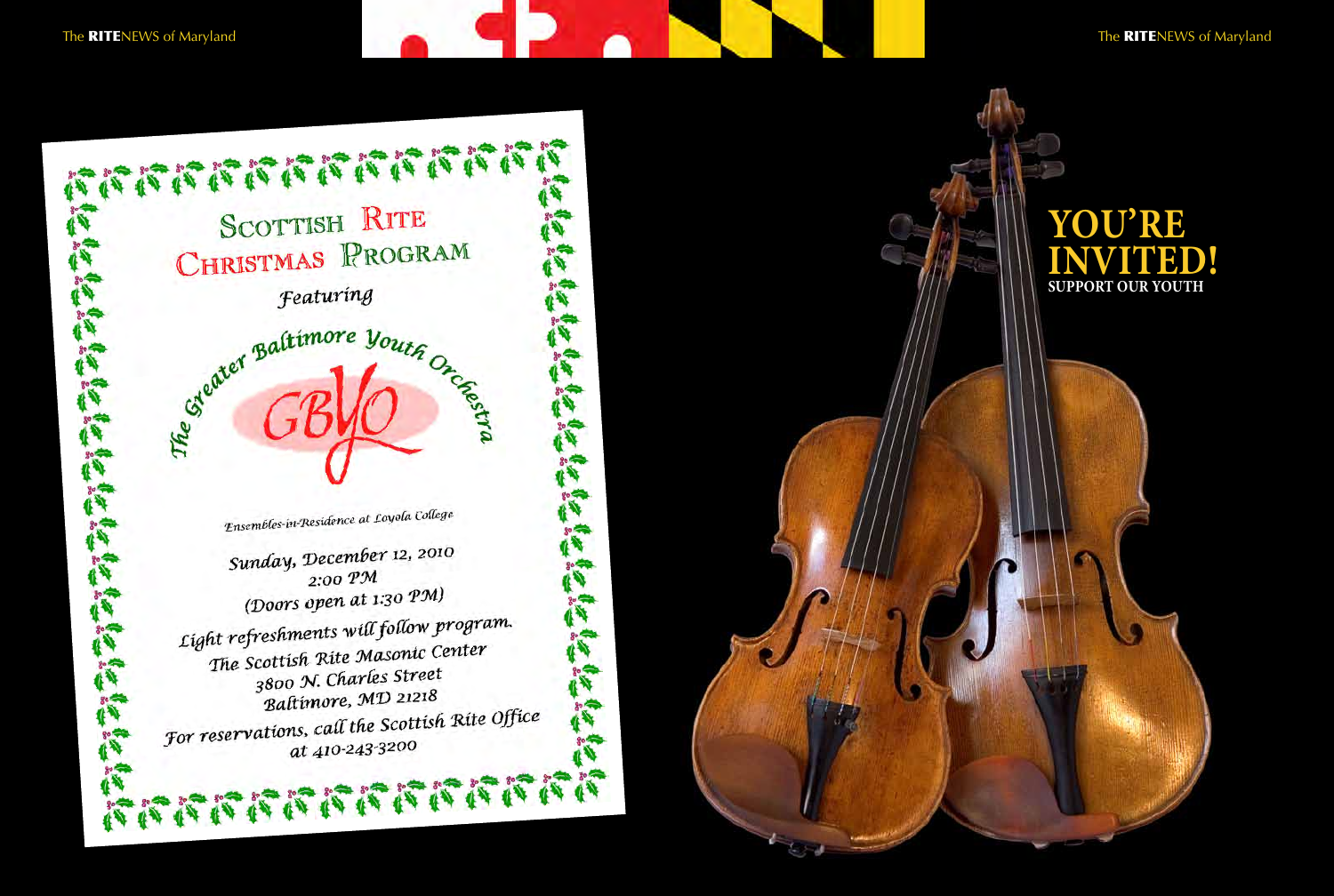# RECENT CONTRIBUTIONS As of September 29, 2010

### The RITENEWS of Maryland The RITENEWS of Maryland

#### CHARITABLE CONTRIBUTIONS

| Robert T. Adkins           | Frederick Scottish Rite       |
|----------------------------|-------------------------------|
| Benjamin O. Brookhart, III | Raoul & Rosie Frevel          |
| James L. Cook              | Thomas A. Garner              |
| Donald K. Covington, Jr.   | Grand Lodge of A.F. & A.M. of |
| Frank & Cecilia Desimone   | Maryland                      |
| Bettie J. Dunkin           | Linda P. Hagan                |
| John T. Evans              | Dennis R. Hamlet              |
| Michael G. Faby            | Phillip L. Killen             |
|                            |                               |

Harry W. Kolodner Richard P. Naegele John M. Raines, Jr. Kenneth H. Sebra John M. Sloan Alan P. Smith Rolf P. Sorg Logan E.H. Starr, Sr. Thomas & Carole Velvin Raymond J. Vogel William C. Von Nordeck John & Cheryl Young Linda L. Zollars

# RECENT TEMPLE CONTRIBUTIONS

| Roger C. Corbin | Robert H. Koons | John M. Raines, Jr. | Nicholas Tur    |
|-----------------|-----------------|---------------------|-----------------|
| David E. Dom    | Michael Kuriny  | Kenneth H. Sebra    | Donald J. Vargo |

#### in honor of CONTRIBUTIONS

Louis F. & Melis R. Bandell in honor of *Ill. Stephen J. Ponzillo, III, Most Worshipful Grand Master of Masons in Maryland* Sharon Johnston in honor of *Rev. Leslie G. Metcalf, Sr., 33°*

Marlin & Brenda Mills in honor of *Ill. Stephen J. Ponzillo, III, Most Worshipful Grand Master of Masons in Maryland* Marlin & Brenda Mills in honor of *Hon. Gerald E. Piepiora, 32°, KCCH, Right Worshipful Deputy Grand Master* Diane Neas in honor of *Robert's First Birthday*

Dr. Hans & Leah Wilhelmsen in honor of *Sharon Johnston, Queen of Zitta Temple, Daughters of the Nile & Ill. Charles L. Johnston, Jr., 33°, Chief Rabban of Boumi Temple*

#### In Memory of CONTRIBUTIONS

### **THE** RITE CHEER CLUB MENU

Louis F. & Melis R. Bandell in memory of *Nicholas L. Vidi* Louis F. & Melis R. Bandell in memory of *Ill. Paul M. Phelps, 33°* Louis F. & Melis R. Bandell in memory of *Ill. Donald A. Adams, Sr., 33°* Evelyn & Marvin Comer in memory of *Mace Barrow* John W. Kinnier in memory of his father, *John A. Kinnier, 32°* Paul & Ann Lloyd in memory of *Ill. Melvin L. Noland, 33°* William C. Masemore in memory of *Marjean B. Masemore* Marlin & Brenda Mills in memory of *Ill. Melvin L. Noland, 33°* Marlin & Brenda Mills in memory of *Dawn Jackson, daughter of Ill. Lonnie R. Jackson, 33°* Marlin & Brenda Mills in memory of *Jeanne L. Shiptisky, wife of Hon. Michael Shiptisky, 32°, KCCH* Marlin & Brenda Mills in memory of *Frank J. Hormes, Jr., father of Darlene Alban* Patricia A. Shreffler in memory of *Ill. Lynn D. Shreffler, 33°* Dr. Hans & Leah Wilhelmsen in memory of *Ill. Alvin E. Jones, 33°* Dr. Hans & Leah Wilhelmsen in memory of *Ill. Melvin L. Noland, 33°* Dr. Hans & Leah Wilhelmsen in memory of *Ill. William W. Mangels, 33°* Dr. Hans & Leah Wilhelmsen in memory of *Hon. John W. Pickett, Jr., 32°, KCCH* Dr. Hans & Leah Wilhelmsen in memory of *Jeanne L. Shiptisky, wife of Hon. Michael Shiptisky, 32°, KCCH* Dr. Hans & Leah Wilhelmsen in memory of *Dawn Jackson, daughter of Ill. Lonnie R. Jackson, 33°* Dr. Hans & Leah Wilhelmsen in memory of *Dr. Sammy Brahim* Dr. Hans & Leah Wilhelmsen in memory of *Frank F. Favazza* Jack & Cheryl Young in memory of *Leo Frantz*

#### Brothers called from Labor to eternal rest

As of September 29, 2010



JKenneth D. A Thomas J. Axon Theodore C. Bo Daniel L. Drake Thomas D. Fler Edwin M. Henr Gene S. Humm John C. Jacobi,

| ger    | Norman R. Magin   |
|--------|-------------------|
|        | Melvin L. Noland  |
| yer    | Michael W. Paal   |
|        | Ronald C. Reuter  |
| nming  | Sheldon R. Snyder |
| y, Jr. | Irvin C. Tillman  |
| el     | James R. Whitlock |
| Sr.    |                   |

| November 25  THANKSGIVING-NO LUNCH | December |
|------------------------------------|----------|
|                                    | December |
|                                    | December |
|                                    | December |

| December 23 CHRISTMAS-NO LUNCH |
|--------------------------------|
|                                |
|                                |
|                                |
|                                |

| I wish to help a language-disabled child by this enclosed tax-deductible contribution to the<br>Maryland Scottish Rite Charitable Foundation (MSRCF, Inc.)                                                                                          |                                                      |
|-----------------------------------------------------------------------------------------------------------------------------------------------------------------------------------------------------------------------------------------------------|------------------------------------------------------|
| □ \$100-"Million Dollar Club" Membership - Certificate issued                                                                                                                                                                                       |                                                      |
| $\square$ \$1,000-"Gold Club" - Name engraved on plaque at Temple                                                                                                                                                                                   | Scottish Rite Masons<br>Helping Children Communicate |
| □ Other amount \$<br><u>□ Other amount \$</u><br>2. All gifts are tax deductable and can be made in installments                                                                                                                                    |                                                      |
| <b>GENERAL DONATIONS</b>                                                                                                                                                                                                                            |                                                      |
|                                                                                                                                                                                                                                                     |                                                      |
| $\Box$ In Honor of $\Box$                                                                                                                                                                                                                           |                                                      |
|                                                                                                                                                                                                                                                     |                                                      |
| The Maryland Scottish Rite Foundation, Inc., will acknowledge all gifts to the bereaved family or the person honored.<br>The amount of the gift will not be disclosed. A seprate letter will be sent to you acknowledging your tax-deductible gift. |                                                      |
|                                                                                                                                                                                                                                                     |                                                      |
| Please acknowledge to:                                                                                                                                                                                                                              |                                                      |
| Name and the contract of the contract of the contract of the contract of the contract of the contract of the contract of the contract of the contract of the contract of the contract of the contract of the contract of the c                      |                                                      |
|                                                                                                                                                                                                                                                     |                                                      |
|                                                                                                                                                                                                                                                     |                                                      |
| From: (Your name)                                                                                                                                                                                                                                   |                                                      |
|                                                                                                                                                                                                                                                     |                                                      |
|                                                                                                                                                                                                                                                     |                                                      |
|                                                                                                                                                                                                                                                     |                                                      |

| The Maryland Scottish         | I wish to he       |
|-------------------------------|--------------------|
| Rite Charitable Founda-       | Maryland S         |
| tion is a tax exempt          |                    |
| $501 (c)(3)$ charitable       |                    |
| organization whose sole       |                    |
| function is to support        |                    |
| the Hilgenberg RiteCare       |                    |
| Childhood Speech &            |                    |
| Language Clinic.              | <b>GENE</b>        |
| The Average cost to tutor     |                    |
| a child for one year is       |                    |
| approximately \$5,000.        |                    |
| Typically, children require   | C                  |
| an average of two years of    |                    |
| tutoring. Your tax-exempt     | The Maryla         |
| contribution can make         | The amoun          |
| a real difference in these    |                    |
| children's lives.             | <b>Enclosed</b> is |
| For more informa-             | Please             |
| tion, please contact the      |                    |
| Scottish Rite Office at       | N                  |
| 410-243-3200.                 | S <sub>i</sub>     |
| Or Send a check directly      |                    |
| payable to:                   |                    |
| <b>Maryland Scottish Rite</b> | From:              |
| <b>Charitable Foundation</b>  | N                  |
| 3800 North Charles St         |                    |
| Baltimore, MD 21218           | S                  |
|                               |                    |